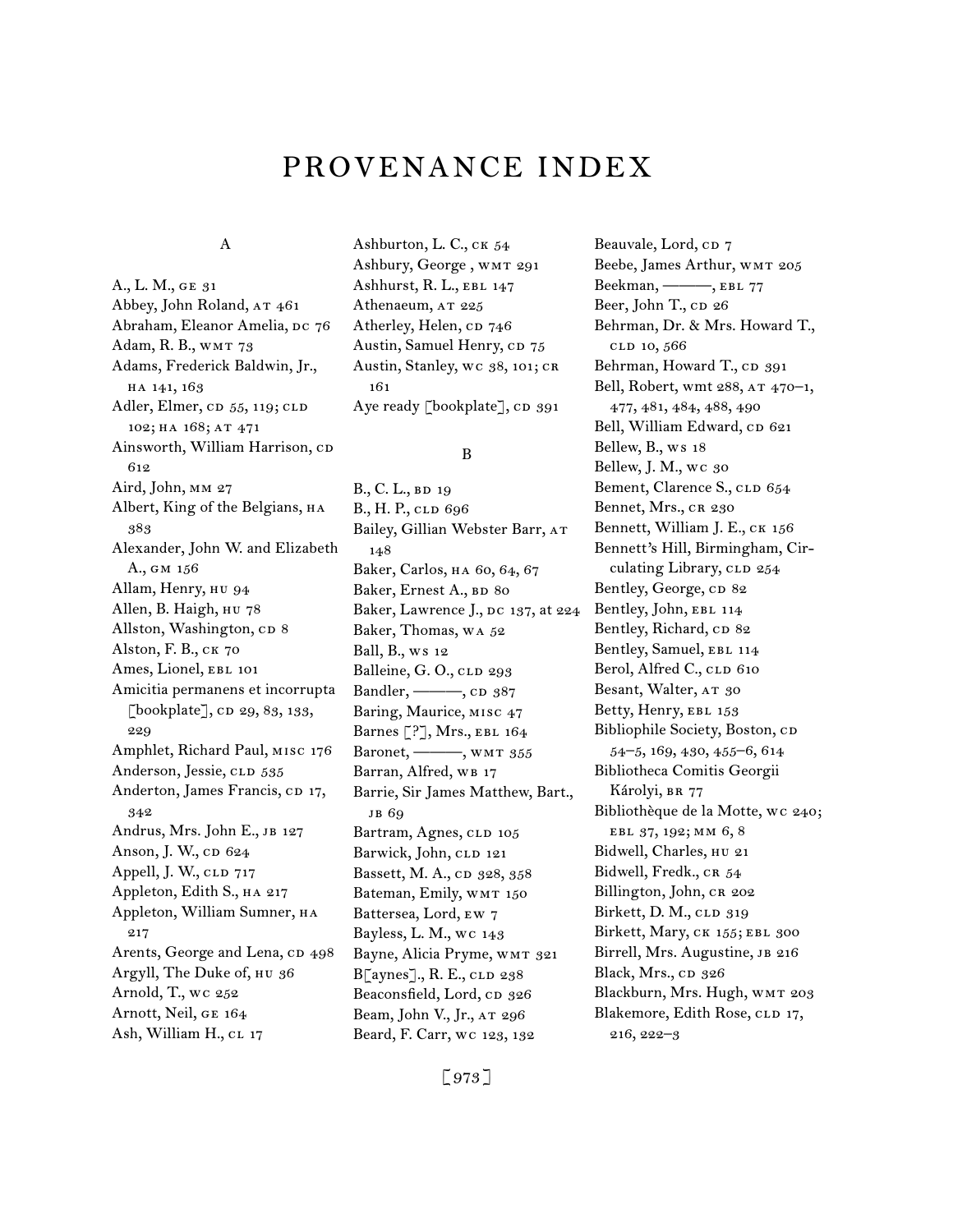Blakemore, Mrs., CLD 216, 222-3 Blanc, Louis, AT 470 Bland, Florence, at 65, 171, 400, 483 Blessington, Lady, EBL 161 Bliss, Howard, ha 7, 20, 182, 184 Bliss, Leslie E., CLD 805 Bliss, William, hu 99 Block, Gordon A., Jr., wa 20, 24; jb 246 Bloomingdale, Lewis M. and Irma A., WMT 355 Blunden, E., AT 432 Blunt, H. W., CLD 385-6 Boekenoogen, H., cD 90 Bohlen, John, Jr., EBL 302 Bois, Frederic William, AT 481 Bolleri, A. W., EBL 105 Bolleri, Arthur Alfred, EBL 105, 154 Bolton, John, BD 64 Boltwood, B. B.,  $CD$   $443$ Booksellers' Provident Retreat, Abbotts' Langley, BD 60 Booth, Bradford Allen, AT 381 Booth, William D., CR 73, 134 Booth, William T., CR 80 Borthwick, Alice, Lady, ou 25 Bose, W. M., wc 169 Boston Atheneum, CD 232 Bosworth, Mrs. Tasker, CLD 934 Bourchier, Violet Vanbrugh, JB 195 Bowen, Mr. & Mrs. Charles S. C., hu 47 Bowes, John, wmt 188, 210 Bowker, R. R., DC 58 Bradbury, Thomas, CD 11 Bradfer-Lawrence, Harry Lawrence, AT 453 Bradley, Edward, wa 7 Braley, E., CD 599 Brastow, H. B., misc 30 Breck, Joseph, wa 34 Brett, Oliver, JB 132, 156; BD 27, 68; br 44; ck 121

Bridgewater, R., HU 107-8 Bridgman, J. E., hu 64 Brightwen, George, BR 74 Brightwen, Mrs. George [née Lizzie Elder<sup>7</sup>, BR 25, 74 Brinton Library, CR 59 Brisbane, ——, EG 30 Brisbane and Brisbane, EG 30 The Brittania, editor of, EBL 152 Britto, Chevr. de, TR 11 Brodie, E. H. [?], misc 178 Brontë, Anne, BR 112 Brontë, Charlotte, BR 112; GM 110 Brontë, Emily Jane, BR 112 Brontë, Emily Jane and Anne –sheet music for piano forte, br 112 Brown, Arthur M., HA 46, 244 Brown, Philip Greely, cl 23, CR 119, 178; wmt 283 Browne, J. F. M., WMT 5 Browne, John, wc 114, 203 Browning, Elizabeth Barrett, DC 37 Browning,  $R\lceil \text{obert?}\rceil$ ., DC 37 Brussel, I. R., CD 118; WMT 61, 208 Bryant, H. W., ebl 323 Bryn Mawr College. The Friends of the Library, HA 93 Bullar, Henry, wc 178 Bulldog Club, ou 12 Bulley, Frederic, CR 88 Bulwer, W. Earle, EBL 258 Bunker, William, CD 467 Burdett-Coutts, Angela Georgina, cd 39, 150; ws 25 Burges, George, hu 40, 89 Burne-Jones, Edward, ge 109 Burnham's Library, ge 121 Burns, John, AT 494 Bush, George De-L'Isle, AT 434 Business Women's Club, Cincinnati, ebl 127 Butler, Gertrude M., cy 31

C

C., J. G., at 462 C., S. A., ge 154 Calhoun, Philo, CD 120 Callcott, William H., ck 108 Cameron, John M., wa 5; wmt 6 Campbell, N., JB 276 Camperdown Library, ws 41 Canning, ———, at 374 Capes, M.H.M., ha 212 Carhart, James L., CR 40 Carlisle, Mary Pinkerton, ha 308 Carlisle, Mr., ou 39 Carnegie, Mrs. Andrew, WB 3, 13 Carrick, ———, at 176 Carrington, Eliza, cp 709 Carter, Jessie M., CR 93 The Carteret Book Club, EBL 138 Caswell, Samuel, wc 16 Cattermole, Mrs. George, cn 326 Cave, Alfred, CLD 621 Caxton, Pisistratus, pseud., ebl 261 Chace, Arnold Buffum, wmt 326 Chamberlin, W. H., TR 18 C[hanning]., L[ucy]. E. [?], misc 32 Chanter, Charlotte Kingsley, ck 227 Chanter, Lily C., CK 227 Chapman, Edward, gm 86 Chapman, Thomas, CD 808 Chatto, Andrew, wmt 284 Chesterfield, Anne, Countess of, BD 40 Child, Harold, ha 417 Christie, Anna, BR 56 Chrysler, Walter, CD 134 The Church Institute, Bramley, ge 90 Clark, Cumberland, CD 62 Clark, Evelyn W., jb 116 Clark, Joannes, AT 482 Clarke, Elizabeth, CLD 24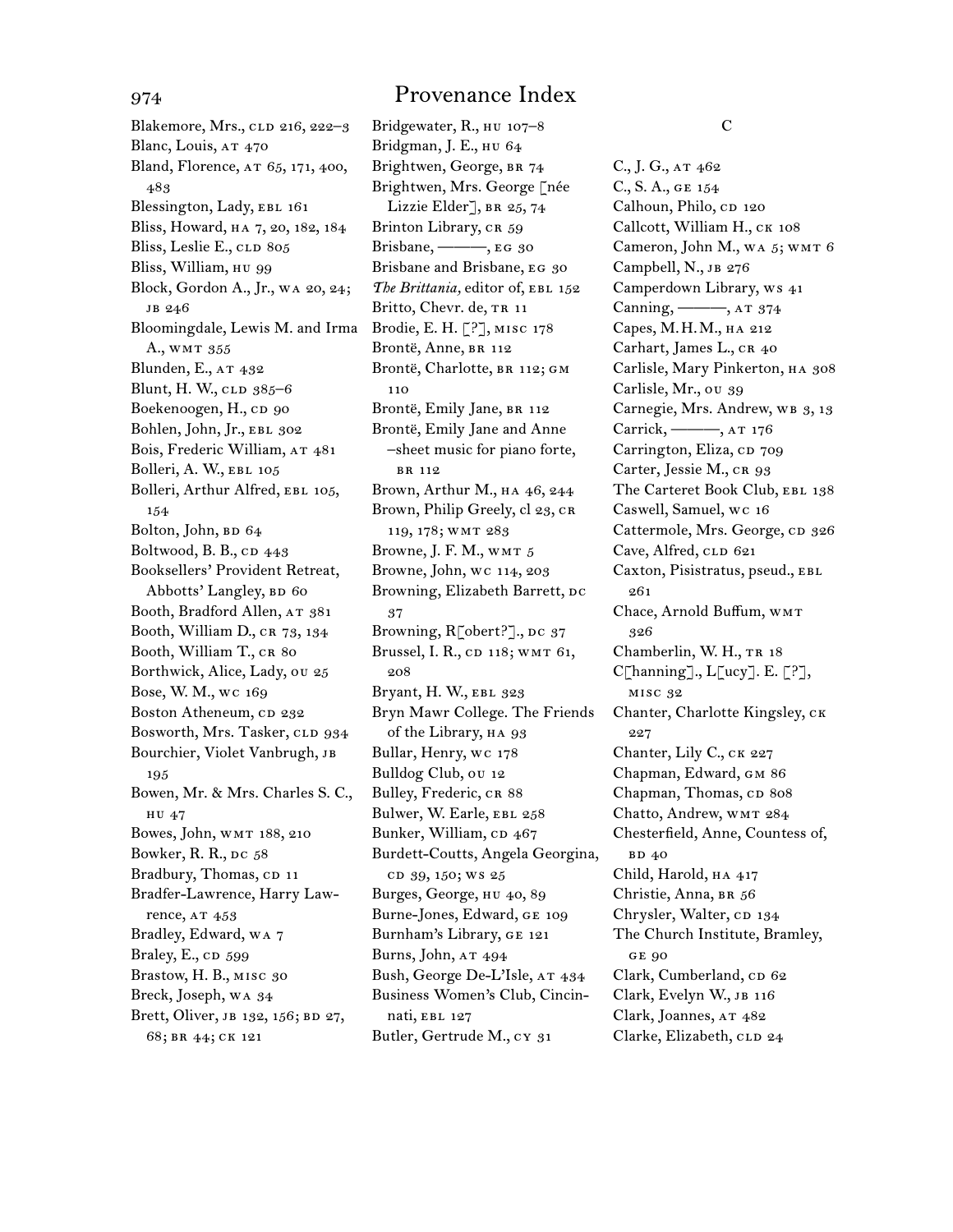Clemens, Samuel Langhorne, DC 117 Clifton, R. B.,  $CLD 648$ Clifton, Thomas, EBL 70 Clodd, Edward, gm 66, 182 Clutterbuck, S., ge 98 Cobb, Willard Lucius and Florence Field, misc 180 Cocking, A. T.,  $CL$  58 Codrington, Georgiana, Lady, ck 217 Coggeshall, Edwin W., WMT 62 Cohn, Albert M., wa 20; CD  $555$ ; wmt 221 Cole, Frank, gm 19 Cole, R. Eden, EBL 204 Colling-Hurworth, Elizabeth, ebl 46 Collingwood, Mary C., CLD 502, 516 Collins, Charles, misc 142 Collins, Robert, CLD 537 Collins, Wilkie, CR 83 Collins, [William], wc 139 Columbia University. Lewis Carroll Centenary Committee, CLD 814 Conant, Mary M.,  $CD$  414 Confisus viribus [bookplate], wmt 102 Constable, Archibald, gm 49 Cooke, James, misc 152 Corbyn, W.,  $CD$  634 Costello, Dudley, CD 411 Costello, Mrs., cp 411 Cotes, Merton Russell, ha 349  $Cottom, \underline{\hspace{1cm}} \ldots, \underline{\hspace{1cm}} \underline{\hspace{1cm}}$  ck 34 Cower, George Evelyn, TR 15 Cowper, Mrs. William, ck 32 Craik, George Lillie, DC 40, 53, 83, 95, 100, 123; eg 24 Craik, Mrs. G[eorge]. Lillie, CLD 8 Craik, William, DC 40 Crane, Walter, gm 185 Crocker, Templeton, RLS 14

Crossley, James, wa 61, 71 Crowe, Robert, wa 44 Cruikshank, George, wmt 288 Crummer, Myrtle A., AT 383 Cubitt, C., CLD 106 Cullenford, W., CD 624 Cumming, James, AT 369 Cumming, John, wa 33 Currie, Barton, cD 39, 103, 150, 238, 291, 327, 344, 353, 375, 482, 484, 511

### D

Dalziel Brothers, DC 168 Danforth, J. Warren, cp 664 Daniel, Rachel, CLD 654 Daoust, Clara B. and Edward C., cd 238 Darbishire, George Stanley, misc 83 Darbishire, S. Agnes, hu 41 Darroch, Lt. General Duncan, ws 2 Darroch, Mrs. Duncan, ws 2 Davenport, Fred M., JB 127 Davies, J. Llewellyn, hu 18 Davis, Henry S., at 436 Davison, Mr. and Mrs. George Willets, HA 135 Davy, Lady, ws 7 Dawson, Henry, CD 587 Dayton, J. Douglass, EBL 215 De Vinne, Theo L., & Co., wmt 198 Dexter, Henry, hu 54 Dexter, Walter, CD 64, 173 Dickens, Charles, WA 35; TR 46, 55 Dickens, Mrs. Charles, cp 741 Dickens, Henry F., CD 307 Dickson, Dr. [Samuel], CR 15 Dillon, Arthur, CK 211 Disraeli, Coningsby, BD 66 Docker, Ludford Charles, wmt 278

Dodge, Mary Mapes, ge 157 Dodgson, Charles, CLD 991 Dodgson, Charles Lutwidge, CD 590; ge 122 Dodgson, Edith A., CLD 422 Dodgson, Elizabeth Lucy, CLD 271, 273, 287 D[odgson?], F. M., CLD 274, 288 Dodgson, Henrietta H., CLD 240, 405, 470 Dodgson, Louisa Fletcher, CLD 276, 286, 296, 505, 517, 522, 967 Dodgson, M., CLD 523 Dodgson, Margaret A. A., CLD 20 Dodgson, Mary Charlotte, CLD 988 Dodgson, Wilfred Longley, CLD 523 Dodgson family, autograph signatures of,  $CLD$  46 Dolbey, R., GE 23 Domine Dirige Nos [bookplate], **BD** 85 Dormy House, CLD 122 Doyle, John James, misc 91 Dozon, Auguste, gm 111 Drane, L. N., ou 14 Draper, D. S., EBL 260 Drewe, E. Ward, BD 84 Drinkwater, John, CK 103; GM 19, 89; misc 46–7 Drummond, A. R., br 6 Du Pontavice de Heussey, Robert, wc 336 Dubourg, A. W., CLD 642 Duckworth, Henry, WMT 65 Duffield, Howard, cp 173, 307, 316, 707, 748–9, 751–2 Duncan,  $J_{n}$ , ws  $41$ Duncombe, Octavius, BR 24 Dunham, Robert Carr, CD 718 Dunn, Amelia F., eg 32 Dunn, Theodore Douglas, HA 311 Dyer, Katharine J., misc 147 Dymes, Margaret Henrietta, CLD 333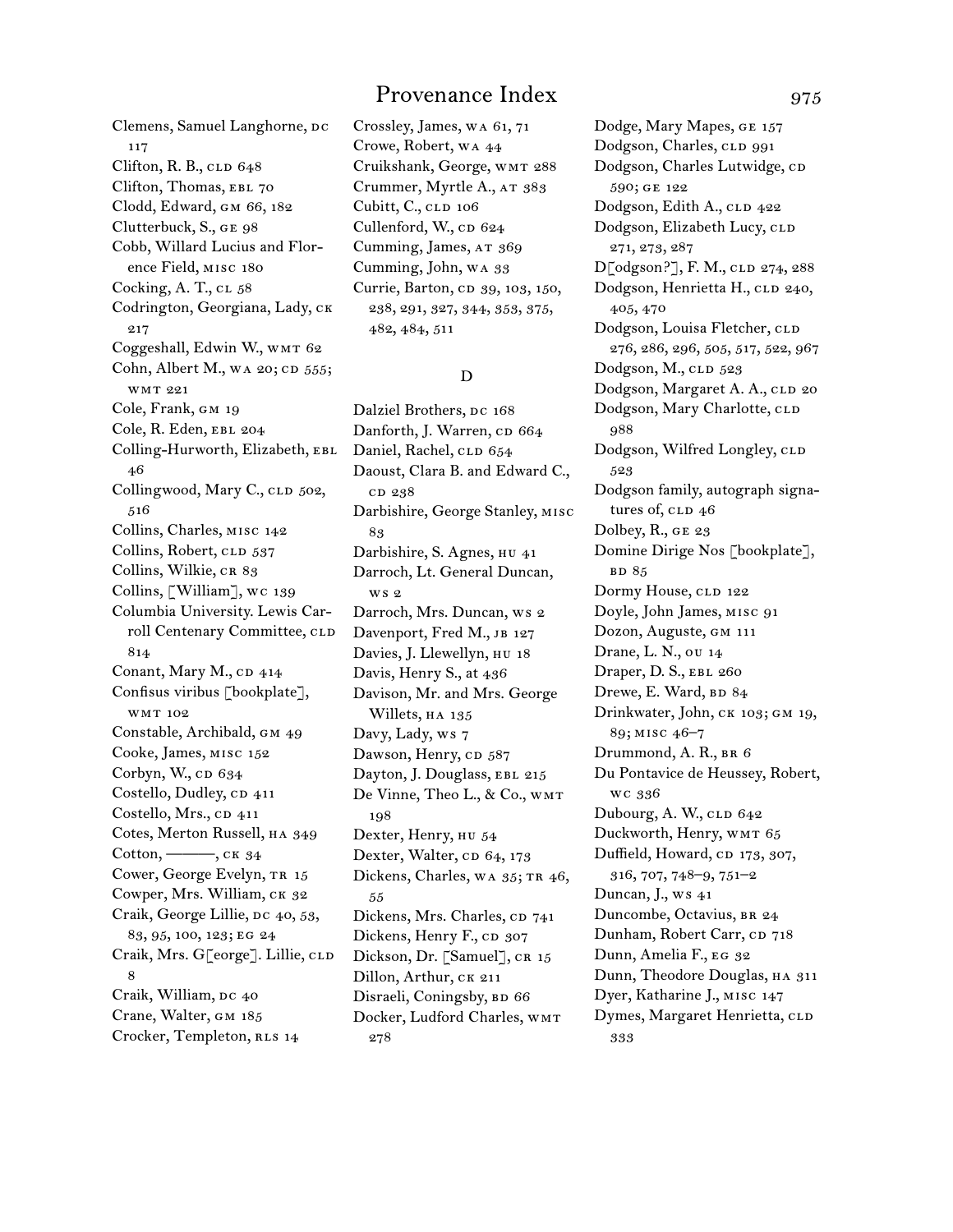E

E., R. W., BD 8 Eccles, ———, wmt 4 Eckel, John C., wc 152; CD 351, 440; ge 1; ha 284; gm 131 Edgar, Herman Le Roy, cp 6 Edgar, Randolph, CLD 946 Edgar, William S., wc 1 Edgeworth, Maria, wa 11 Egerton, J. N. F., ck 224 Elder, Alexander, br 25, 61, 74; wmt 66, 105 Elder, Lizzie [Mrs. George Brightwen<sup>7</sup>, BR 25 Elizabeth, H. R. H. The Princess, TR 21 Ellames, John P., CD 311; AT 340 Ellicott, Mrs., mm 12 Elliot, Gilbert C., wc 70 Elliotson, John, cp 327 Ellis Ames Ballard Kipling Collection, misc 100 Ellis-Rees, Hugh, ge 123 Ellsworth, James William, wa 59 Elton family, WMT 259 Emerson, Susan M., wc 49 En Dieu est tout [bookplate], EBL 75 Erwin, Thomas & Jania, CLD 63, 676 Esher, Lord, WA 28, 61; JB 195, 279; cr 128 Evans, E. J., ha 32 Evans, Frederick H., BR 26; GM 6, 131; misc 118 Evans, Mary Ann, ge 166 Evans, Montgomery, CLD 318 Evans, Mrs., ew 2 Evarts, William M., CD 809 Ewart, Mary, EG 44 Ewing, Douglas C., WB 5; WC 90; ou 25, 29

F

Faithfull, Emily, AT 451, 455 Farquhar, Gilbert, gm 36 Faussett, R. G.,  $CLD$  242–3 Feilding, E., Lady, wa 70 Ffoulkes, Charles T., CLD 89 [Ffoulkes?], Sophie, CLD 89 Field, William B. Osgood , wmt 164 Fields, James Thomas, CR 122 Finlaison, Th., cy 16 Finlay, Alexander S., ws 37 The First Edition & Book Collector, ha 29–31 The First Edition Bookshop Limited, ha 276 Fish, Mrs. [E.] [?], ck 38 Fisher, Joseph, AT 406 Fisher, William, ck 24 Fitz-Gerald, E[dward]., WMT 31 Fleming, George, DC 29 Fletcher, C.R.L., WMT 325 Fletcher, Frank, EBL 338 Folliott, George, EBL 337 Ford, Mary, hu 39 Ford, Roger, cl 47 Forman, H. Buxton, ha 174 Forman, Maurice Buxton, gm 20, 57, 68, 108 Forrest, Edwin, EBL 212 Forrest, Ivy, EG 23 Foss, Hubert J., ha 417 Foster, Charles Finch, cp 528 Fowler, Robert, wa 61 Fownes, Frederick J., WMT 107 Francis, Charles Joseph, AT 452 Francis, J. C., mm 3 Franklin, L. G., AT 314 Fraser, ———, wmt 355 Fraser, Keith, wc 96 Frazer, Daniel, misc 90 Freeman, Edward D., ck 179 French, S. Lawrence, CD 79 Frere, Sir Bartle, AT 349

Frost, H. Harvey, ew 12 Fuller, Levi K., AT 366 Fullerton, Katherine, gm 85 Fullerton, W. M., gm 85

#### G

G., H. W., EBL 303 G., I. W., CLD 636 Gable, William F., jb 207; gm 61; wmt 73 Gallatin, A. E., ou 10 Gallie, James B., hu 47 Gambet, Adrieni, JB 1 Gansevoort, Kate, cp 541 Gansevoort-Lansing Collection, c<sub>D</sub> 541 Gardiner, Amy K., CD 187 Gardner, George B., CR 198 Garland, Mary, AT 451 Garland, Nathaniel, AT 451 Garner, John L., CR 91 Garnett, Maria, EBL 303 Garritte, Edward, TR 34 Gaskell, William, eg 3 Gerrans, H. T., CLD 536 Gibbins, Benjamin, misc 166 Gilbert, Warren, cp 718 Gilford, Almy, EG 52 Gillford, George, wc 335 Gilpin, John F., CR 11 Gimbel, Richard, cp 262 Giraud, H., CLD 330 Glemby, Harry, CLD 470, 988; HA 229, 373 Glyn, Mrs. G., hu 43 Godfrey, John T., wa 8 Goldsmith, Lt. Colonel Harry D., wmt 145 Goodfellow, J. C. Gage, wa 9 Goodhue, Robert C., EBL 163 Goodrich, Edward E., EBL 144 Gordon, Mrs. Jim, GM 124 Gosse, Edmund William, JB 107; br 3, 25, 47, 61, 71, 74, 79; ck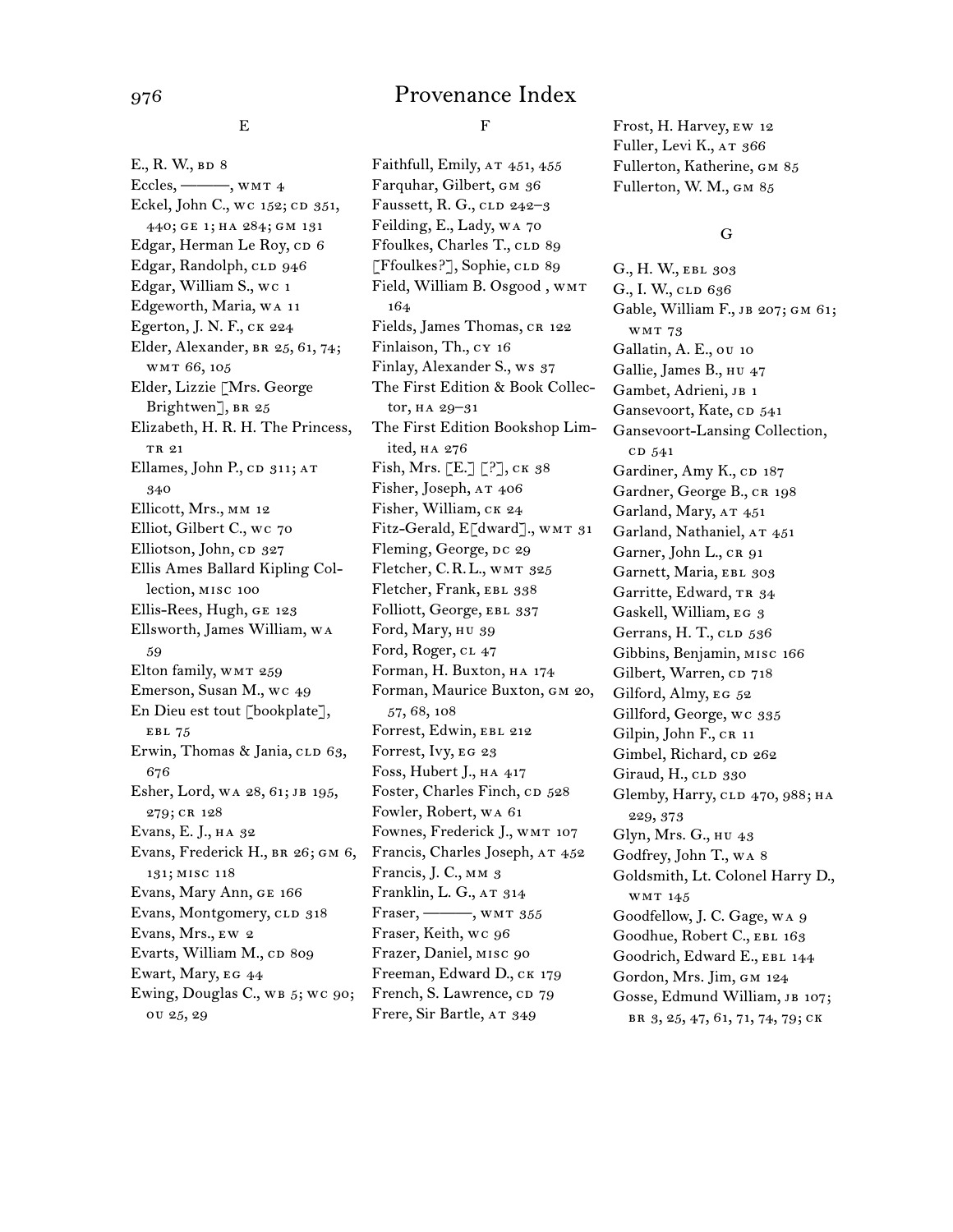40; gm 4; wmt 66, 105; misc 81, 140 Gosse, Philip Henry, CK 40 Gough, Edward, CLD 326 Gräfin Florentine Christallnigg, br 34 Graham, James, EBL 99 Granville, Countess, HU 37 Gration-Maxfield, Brent, AT 495 Graver, Erwin S., CR 192 Graves, John T., ge 154 Graves, Lizzie, wc 15, 285 Gray, George F., BR 94 Great Britain. Royal Library, misc 150 Greaves, Miss, misc 178 Green-Armytage, R. N., wc 335; gm 180 Greene, Jerome D., JB 17 Gribbel, John, CLD 39 Griffin, T. D., Jr. [?], CD 210 Griffith, C., MM 19 Griscom, Genevieve Ludlow, EBL 129 Grossmith, Lawrence, ha 78 Grove, F., CR 195 Groves, John Stuart, hu 57; misc 42, 160 Grundy, Edmund, EBL 14 Gwynne, William L., TR 15

### H

H., A., ha 51 H., B., CLD 295 H., J. B. ["Dum spiro spero" book-plate], AT 291 H., J. T.  $[?]$ , CD 247 H., P. [German private library], bd 67; misc 2 Hagreen, Philip, CD 167 Hahn,  $\longrightarrow$ , CD 420 Hale, Sarah J., CK 9 Hall, Eleanor, CK 24 Hall, Wakes Colne, AT 112

Hallowell, Emily, CK 146 Hammond, Lansing van der Heyden, CD 443 Hankinson, Frank, misc 11 Harcourt, Edward William, HU 19 Harding, Captain E. F., CLD 32 Harding, George, ws 39 Harding, Stanley G., GM 160 Hardwick, Philip, cp 488 Hardy, Florence Emily, ha 6–7, 20–1 Hardy, Margaret Evelyn, CLD 332 Hardy, Thomas and Florence Emily, ha 95, 182 Hare, John, AT 480 Hargreaves, Alice Pleasance Liddell, CLD 48, 122, 156 Hargreaves, Caryl, CLD 156 Harmsworth, Sir Leicester, CLD 194 Harness, William, CD 217 Harper, Henry H., CD 455 Harris, Lizzy, TR 48 Harrison, Clifford, CK 31 Harrison, Edith, CLD 155 Harrison, Hilda W., CLD 155 Harrison, John, ge 114 Harrison, Mary St. Leger, CK 126, 222 Harrison, Muriel W., CLD 210 Harrison, R. M., CLD 155 Harrison, Sophia, EBL 190 Hart, C. R., HA 57 Harvey, George Sheppard, wc 178 Hastings, Mrs. Garnett, TR 52 Hatton, William Henry, DC 172 Hayward, Abraham, AT 234 Heiman, Samuel, GM 99 Heisch, Frederick, MISC 4-6 Hendicks, Herman, WMT 73 Hennell, Sara S., GE 89 Henniker, Florence E. H., HA 375 Heron, Flodden, CLD 372 Hewitt, Abram, HU 62 Hibben, Dr. and Mrs., HA 383

Hicks, Fanny, AT 120 Higgins, Lawrence C., CLD 503 Hird, Lewis A., cp 391 Hitchcock, Clara Menella, CLD 471 Hodder, George, WMT 303 Hodgson, Emily, EBL 277 Hoe, Robert, cp 439, 522; EG 8; misc 10 Holden, Edwin B., HA 80; GM 44; misc 174 Holiday, Henry, CLD 331 Holland, Mary Augusta Coventry Fox, Baroness, misc 48 Holland, Stephen George, wa 5; cp 457; ws 44 Holmes, Richard R., misc 150 Homans, E. L., AT 136 Honi soit [qui] mal y pense [bookplate],  $BD$  46 Hopkins, J.G.E., AT 378 Hopkinson, Cecil, ha 276 Horsey, Polly, CLD 230 Housman, A. E., ha 299 Howard, Charles, misc 45 Howard, Maria Louisa, misc 180 Howard, Sam., AT 177 Howson, H., Jr., wc 170 Hoyt, Hayes Blake, RLS 45 Hu, Shih,  $CLD$  85 Hudson, Mary Elizabeth, BR 74 Hulton, Harrington, WB 6 Hunt, Elizabeth, BR 7 Huntington, Sir Charles Philip, 3rd Baronet, CLD 506 Hurrell, J. S., at 20–2 Hutchinson, Thomas, wc 167; cld 23; ha 396; wmt 101

### I

Ingraham, Joseph, ebl 63, 78, 179, 191, 342–3 Ingraham, Phoenix, jb 29; wmt 97, 149, 160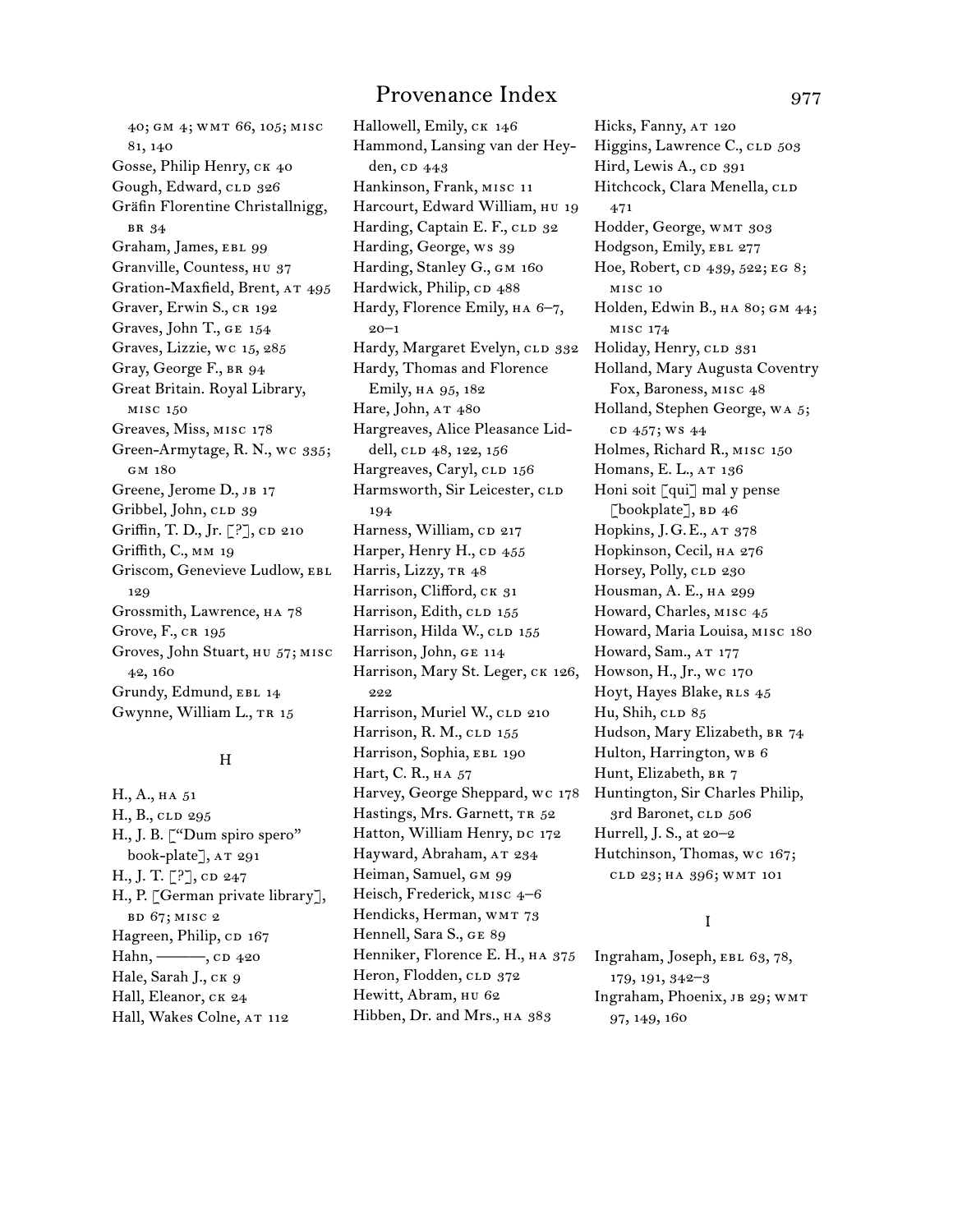Ingram, ———, wc 117 Isacke, Robert M., ; 18 Ivison, Grandpa, CLD 655; CR 184

#### J

J., N., cp 192 Jackson, Cyril, AT 77 Jacox, Francis, wa 66 Jameson, Hampden G., misc 8 Jeaffreson, John Cordy, WMT 303 Jefferson, "Mrs. Joe," wc 185 Jennings, W. H., misc 14 Jessopp, Augustus, gm 35, 135 The Johann Fust Community Library of Boca Grande, Florida, Inc., cl 3, 7, 12, 16, 20, 30, 36, 40, 44, 48, 51, 60, 63, 65, 70, 72, 79, 85, 92 Johnson, Charles Plumptre, CD 744 Johnson, Sophia, GM 47 Johnston, William, AT 318 Joicey, Mary, wa 39 Jones, Florella, TR 25 Jones, Herschel V., CD 745; WMT 244 Jopling, H., BR 8 Jupp, R. T., cp 387

#### K

K., L. [bookplate with coronet and intertwined initials], TR 42 Kean, Charles, CR 189 Keane, Mrs. Percy, CLD 329 Keble, C., cy 20 Keel, J. Thompson, CD 379 Kellogg, C. D., AT 354 Kennet, Lord, BD 49 Kensett, John R., wc 19, 154; DC 127 Kent, Amelia, EBL 95 Kent, Charles, EBL 95 Kent, M., EBL 40 Kent, William C., EBL 205

Kern, Jerome D., wc 190; CD 327, 387, 391, 611; ha 163, 225; gm 34, 36; wmt 47; misc 160 Ketanneh, Francis, CLD 8 Kidder, Charles A., AT 226 Kidder, Henry T., AT 226 King, John H. and Emma Louise, wmt 256 King, Mary B., GE 94 King, Miss, AT 88 Kingsley, Charles, ge 138 Kingsley, Frances Eliza Grenfell, ge 138; hu 33; ck 22, 31, 82, 98, 102, 121, 154, 176, 220–6, 229 Kingsley, Henry, CK 225 Kingsley, Mary, ck 16, 121 Kingsley, Maurice, CK 65, 226, 229 Kingsley, Rose Georgina, CK 167 Kobler, John, cp 773

### L

Laboulaye, Monsieur, CR 43 Lacey, Beatrice, HA 43 Lacy, W. G., CLD 643 Lambert, W. H., WMT 170 Lamont, George Mason, misc 36 Landor, Walter Savage, CD 230 Langmore, Alfred B., CK 160 Lasner, Mark Samuels, misc 181 Laurie, A. G., ck 65 Lawley, Mrs., HU 50 Lawrence, T. Bigelow, WMT 175 Lawson, James, EBL 214 Lea, Mr., cD 280, 363 Lear, Edward, ck 21; misc 163 Ledeclune, -- , WMT 355 Lee, Robert, AT 474 Leech, John, WMT 85 Leeds, Duke of, CL 26 Leigh, Henry Harington, AT 9 Leighton, Sir Frederick, HA 326 Lemperly, Paul, CLD 600, ha 130, 147, 241, 312; hu 37

Leo, Edgar F., gm 6 Leon, Herbert S., HA 215, 285; cr 39 Leslie, Constance, Lady, ou 31 Leslie, E. S., WMT 110 Levy, Jonas, BD 87 Lewes, C. L., ge 136 Lewes, George Henry, ge 164 Lewis, Hansen E., wc 174 Lewis, James, TR 26 Lewis, John Delaware, CD 552 Lewis, Kate B.,  $AT$  410 The Lewis Carroll Society of North America, CLD 371 Libbey, Jonas M., HU 56 Libbey, W., Jr., hu 56 The Library Company of Philadelphia, cp 212 The Library of Congress, JB 28, 100; wc 89, 163; ge 17, 40, 117; ha 85, 150; cr 27, 81, 100, 130; wmt 74–5; at 72, 207 Lightcliffe, W. Priestley, WMT 348 Limited Editions Club, CD 212 Linders, Miss, CR 230 Lindsay, Lady [of Balcarres], GDM 4 Lippincott, Agnes B., CR 73, 134 Livingston, Fanny, DC 39 Livingston, Flora V., CLD 827 Livingston, Mrs. Luther S., CLD 461 Llanarth, ———, misc 161 Llanover, ———, dc 96; EBL 148 Llanover Library, DC 96; EBL 148 Locker, Frederick, gm 44; misc 109–10 Locker, Jane, wc 256 The Lotos Club, ge 162; wmt  $9.90$ Low, E. Allen, EBL 289 Lowndes, Marie Belloc, AT 42 Lowrie, Walter, CLD 153, 553 Lowthorpe, J.W.F.,  $CLD$  255 Lubbock, Sir J. W., Bart., BD 27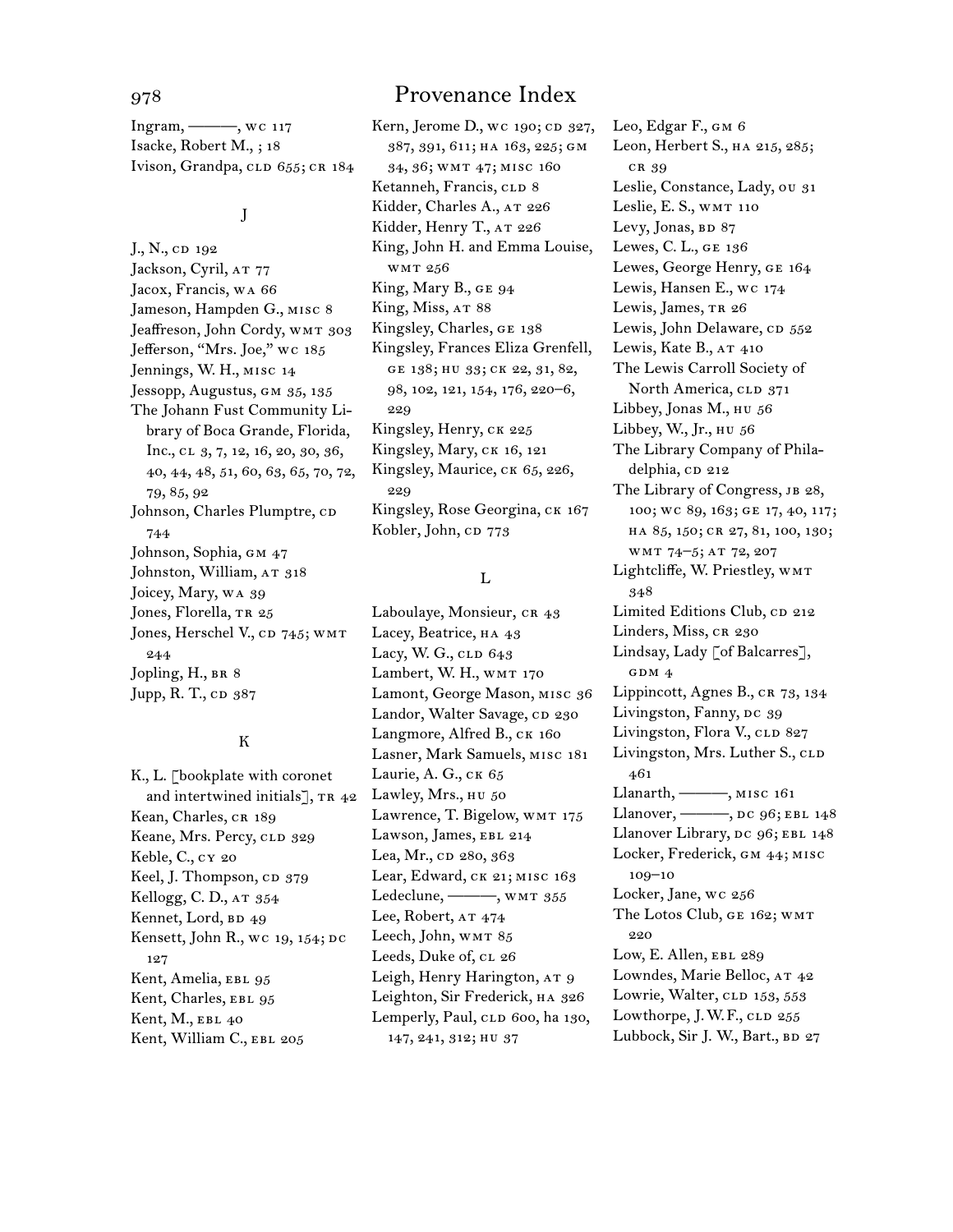Lutwidge, R.W.S., CLD 565 Lutwyche, Hudson Latham, WB 21 Lynn, Ghita Neville, misc 187 Lynn, Neville, misc 187 Lyon, E. J., gm 130 Lytton, Edith, misc 109

#### M

M., C. E., AT 420 MacCarthy, Desmond, WMT 52 MacGeorge, ———, CD 386 MacIntosh, Marjorie, JB 215 Mackaness, George, CD 768 Maclure, Alan F., EG 3, 18 Macmillan, Mrs., wB 7, ck 23 Macmillan & Co., wb  $15$ ; DC  $16$ Macrae, Ruth F., JB 149 Macready, Mrs., cp 95 Macready, William Charles, CD 134; at 473 Madan, Falconer, CLD 74, 275, 290, 292, 407, 412, 415, 484, 499, 604, 613, 662, 666–7, 806, 955, 964–5 Maggs, Charles Albert, CD 516 Main, Alexander, ge 77 Maine, A. B., CD 317 Malo mori quam foedari [bookplate], GM 27, 39 Manchester, The Bishop of, hu 23 Mann, Jonathan H., CD 188 Manners, John, Lady, BD 48 Manning, Lucy, AT 107 Marsh, Edward S., hu 111; wmt 45, 227 Martin, E. E., ha 80 Martin, Edith, CLD 22, 182 Martin, Richard B., CK 144 Martineau, Harriet, AT 455 Mathews, Charles Elkin, misc 88 Mathews, Mrs. William, misc 28

Maxwell, Mary Elizabeth Braddon, ha 375; misc 164 May, Samuel, Jr., CD 86 Mayhew, H., WMT 290 Maynard, W. R., CD 616 McArthur, John, cp 559 McChesney family, CD 73 McClellan, Caroline A., WMT 144 McCormick, Cyrus Hall, BD 10 McCutcheon, George Barr, CD 295, 431, 465, 639, 641, 643, 654, 659, 684; ha 14, 139, 148–9, 347, 351; ebl 297; wmt 27, 31, 35, 86, 153, 192, 213, 230, 274 McDermott, John Francis, CLD 476 McGee, Robert J., ge 111 McGeorge, ----, CD 6 McGillivray, Simon, CD 433 McMurrich, W. B., wc 63 McNaghten, ——— [Crofton House], ws 31 McVoy, Celeste Aymond, WMT 73 Meade, L. T., AT 271 Mears, Miss, cp 762 Mechanics' Institutes, CLD 508, 518 Mecklenburg, Carl von, CLD 145 Medici, Edith [Story] Peruzzi de', WMT 15 Melton, Ann Wilson, ws 1 Mench, Edmund A., CD 12 Menzies, William, cp 218, 424, 780 Mercantile Library, AT 315 Mercein, Thos. R., Jr., cp 355 Mercer, William John, ew 1 Mercer, William Robert, cp 556 Meredith, Daisy, GM 72 Meredith, Marie Eveleen, gm 85 Meredith, Mrs., BD 10 Meredith, Mrs. W. M., GM 52 Meredith, William, GM 72 Meredith, William Maxse, gm 134

Merivale, John, AT 184, 189 Merrall, E. & F., br 1, 52, 105 Merrick, J. Vaughn, CD 583 Merrill, Charles Edmund, Jr., gm 81 Merriman, John, wmt 124 Metzdorf, Robert F., AT 397 Meynell, Wilfrid, CD 167 Miller, Andrew A., AT 431 Miller, Dewitt, hu 85 Miller, John S., cy 8 Mills, E. H.,  $pc\ 37$ Milne, James, gm 66 Milton, M. A., AT 390 Milton, W., AT 495 Mitchell, W., JB 209 Mitchell, Weir, AT 409 Moerkerke, Comtesse de, wc 210 Montefiore, Sir Francis, Bart., ck 46 Monteith, Henry, TR 16 Montgomery, John T., WMT 323 Moore, Bessy, BD 73 Moore, Thomas, BD 73 Moquette, J.S.F.,  $CD$  285 Morella, -- , AT 327 Morgan, Horace, AT 235 Morgan, J. P., misc 183 Morgan, William Forbes, wmt 43 Moriarty, Marcus, EBL 111 Morris, Sir Benjamin, wc 252 Morris, William, BD 35; AT 32 Morse, Herbert N., DC 162 Morshead, John, ws 30 Mosher, Thomas B., hu 110 Moss, William L.<sup>[?]</sup>, CLD 986 Motion Picture Country House, ha 78 Moxon, Lilian, CLD 183 Mulligan, William, ge 92 Murchison, C. K., cp 389 Murdock, Ada, EBL 329 Murdock, Louis, EBL 329 Murphy, Franklin, ha 310 Murray, C. W., GE  $48$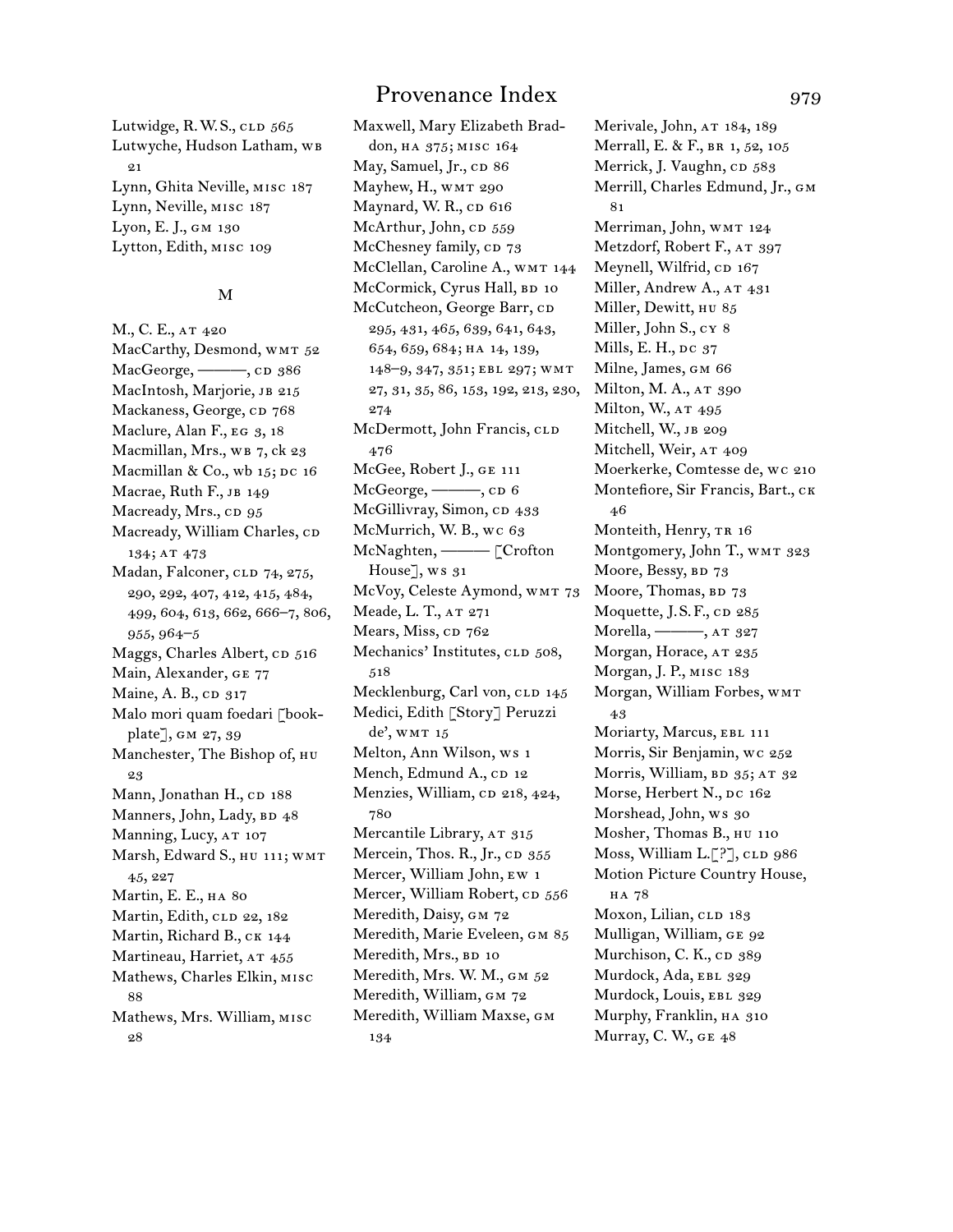N

Nash, William Alexander, CR 193 National Museum of Photography, Film & Television, CLD 697 Naylor, Clara C., JB 184 Nevill, Dorothy, Lady, ha 258; mm 9 Nevill, Richard, CL 82 Nevins, Mr., cp 389 New National Theatre, Washington, D. C., CR 40 Newcomb, D., cp 617 Newhall, D. S., WMT 13 Newnham, Anthony, BD 7, 20, 41, 56; ebl 120, 177; mm 15, 34; ou 3, 16, 41 Newton, A. Edward, CD 134, 433; ha 349; tr 28 Newton, Caroline, AT 397 Newton, Elizabeth Hedden, misc 157 Newton, Vincent, AT 452 Nichols, Geo., cp 666 Nihil sine labore [bookplate], wc 253 Normanby, Marquis of, cp 388 Norris, Isaac, EBL 279 North, Amy Louisa, AT 292 Northwick, Baron, TR 29 Norwich University. University Library, CR 118 Nutter, T., EBL 29

### O

O'Reilly, Kathleen, CLD 328 O'Sullivan, Vincent, gm 81 Oakland Female Institute. Young Ladies' Library Association, ck 50 Officers Library, HM 22nd Regt., wc 102 Oliver, George S. J., br 76 Olliffe, Lady, CD 208

Ormerod, Henry Mere, ck 181 Orne, William W., CD 553 Osborne, Eliza W., cy 50 Oussani, Virginia, CLD 36 Owen, Sidney, WMT 65 Owen, Sir Richard, ge 2

#### P

P., H. S., ck 14 P., J. D., Jr., GE 27 Page, Henry, EBL 293 Paratus et fidelis [bookplate], CD 326 Parker, Caroline, нu 5 Parker, Mrs. James, cp 268 Parrish, Anne, JB 115 Parrish, George D., EG 85; EBL 269; wmt 111; misc 96 Parrish, Joseph George, hu 28 Parrish, Morris Longstreth, jb 142; CD 64, 118, 212, 583, 656, 726; cld 46, 110, 156, 207, 209, 230, 375, 476, 504, 597, 599, 600, 610, 674, 685, 756, 770–1, 798, 805, 814, 827, 831, 833–4, 850, 859, 861, 934, 967; ge 110; ha 21, 147; hu 107; ebl 55; gm 20, 68; cr 96; wmt 61, 164, 208, at 130, 381; misc 75 Parrish, Sarah Longstreth, hu 28 Passano, Leonard Magruder, jb 39 Paterson, John, WMT 209 Patmore, Coventry, CLD 14 Paton, Sir Joseph Noël, DC 57, 97, 99 Patton, Mrs. Bethune, AT 376 Pearson, Emily, misc 29 Pembroke, The Earl of, HA 163 Penn, John, wa 72 Perkins, Oliver Henry, cp 622 Pershing, Margaret Jane, BD 18 Perugini, Kate, cp 307 Philipps, F. L. Loyd, BD 50 Picard, Kate, misc 8

Pickersgill, W. C., AT 164 Pickett, Ida F., ha 142 Pierce Nichols House, cp 666 Pierpont Morgan Library. Fellows cp 168, 235 Pillerstorff, Eugène Freiherr von, AT 202 Pleadwell, Frank Lester, RLS 38–9, 43 Pleadwell, Laura Mell, BD 80; HA 428; ck 225; rls 38–9, 43 Poillon, Arthur, CLD 388 Polk, R. L., AT 11 Pollock, George H., AT 329 Poole, Zoë Frances, CLD 20 Poor, Henry William, CD 291, 344 Popkin, Rachel, AT 56 Popper, Clara, CLD 373 Portland, Duke of, BD 79 Potter,  $R_{.,A}$   $\tau$   $57$ Potts, Frederick, cl 75 Poulhet, Louisa Frances, ws 26 Pourtales, Frédéric de, Le Cte., ebl 41 Powell, Thomas, CD 808 Powell, W.T.R., cl 35 Power, Margaret M., CD 432, 435 Pratt, Anna E., cD 692 Preston, Sydney Elliott, wa 58 Price, F., ws 38 Price, R. J. Ll., EBL 36; WS 6, 39 Price, Warwick James, HA 325 Priestley, Sir William O., CD 489 Princeton University Library, cld 248, 382, 462, 979, 984 –Department of Rare Books and Special Collections, RLS 36 -Gest Oriental Library, CLD 85 -Lewis Carroll Collection, CLD 85 –Morris L. Parrish Collection of Victorian Novelists, cld 490, 620, 763, 767, 811, 816–17, 820, 855; misc 181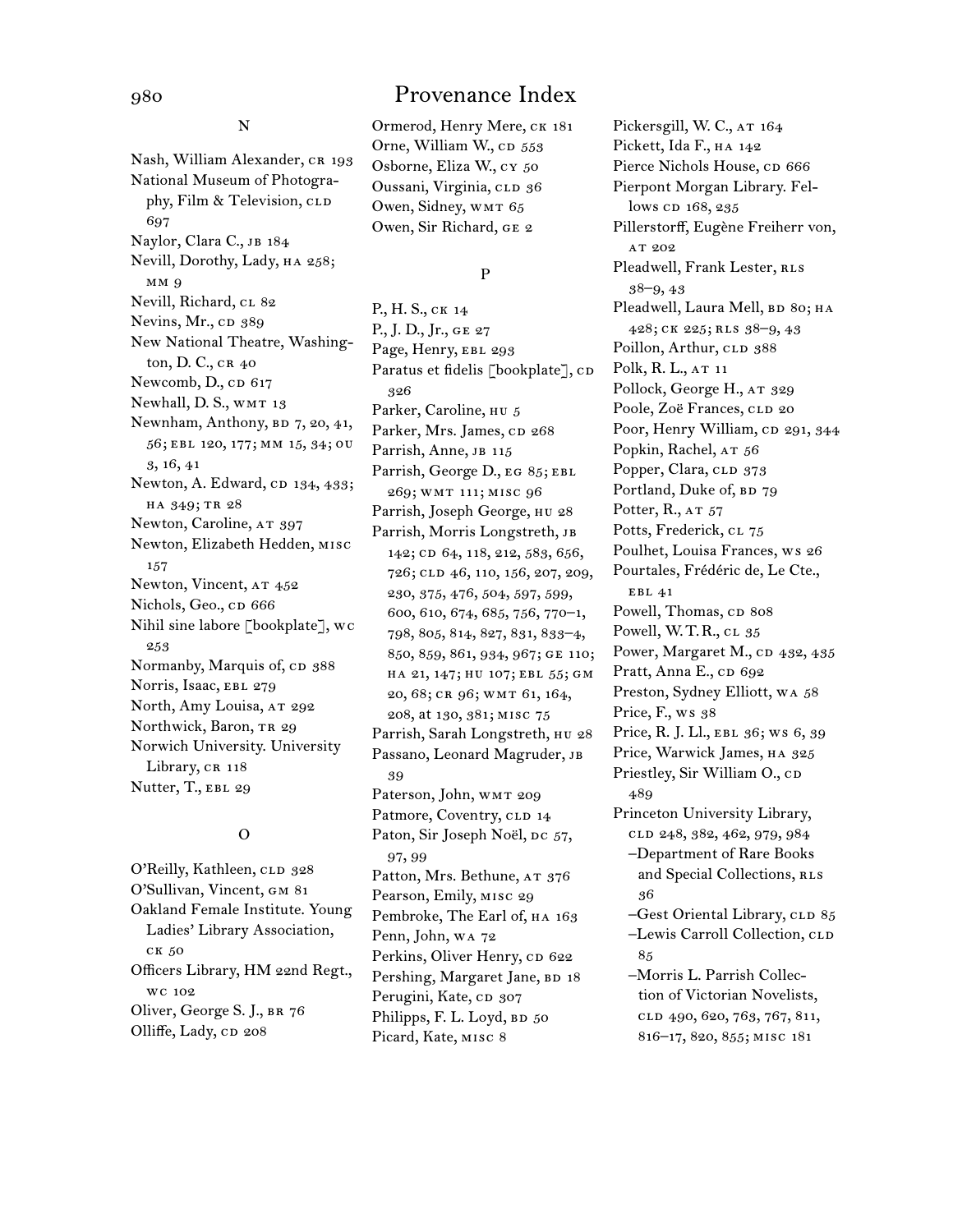Prothero, G. W., GDM 2 Purnell, Purnell Bransby, CD 102

## $\mathbf{Q}$

Quincy Circulating Library, cp 293 Quinn, John, ha 342; gm 13, 79, 105, 152, 169

#### R

R., K., ebl 99 R., W., CD 437 Radcliffe, Robert D., EBL 150 Radcliffe, Walter, mm 18 Rae, James, CD 375 Ralli, P., hu 63 Ramsden, W.J.F., hu 57 Rankin, James B., CLD 881 Rawlins, William E., CD 371 Rawnsley, A., CLD 101 Ray, Gordon N., WMT 52 Reade, Charles, EBL 99 Reade, Lawrence Edward, CR 93 Reade, Mrs., CR 55 Reade, Nellie E., CR 93 Reed, David Aiken, GDM 39 Reed, William Bradford, WMT 323–4 Reeves, Edward & Eleanor, CK 24 Reid, Forrest,  $pc$  152;  $CD$  506 Rensselaer, Eugene van, ge 28 Rhiwlas Library, EBL 36; WS 6, 38–9 Richardson, George C., WMT 153, 213 Richardson, J. B., AT 87 Richtenberger, Evg., cp 72, 157, 226 Ridley-Smith, Mrs., mm 5 Rijaud, J., CLD 980 Ripon College Library, wmt 234 Robbins, Phyllis, cp 38 The Robert Crewdson Library, TR 51

## Provenance Index 981

Roberts, H. Croydon, cp 608 Robey, George, JB 249 Rochford, Earl of, WMT 354 Rodd, James Rennell, WMT 321 Rolès  $[?]$ , ——, cr 44 Rolle, Louisa, BD 68 Rolle, Mark, wc 212 Romare, A. V. och A. M. B., CD 215 Roosevelt, Isaac, eg 5 Roscoe, Lady, CK 211 Rose, Sir Philip, BD 87 Rosenwald, Lessing, CLD 102 Rothenstein, William, JB 273 Rowley, Sir William, EBL 43 The Roxburghe Club, BD 49, CLD 372 Rubens, Charles, cp 656 Ruschenberger, W.S.W., ebl 22 Ruskin, John, misc 55 Russell, Arthur, Lady, hu 38 Russell, Samuel H., wmt 204 Rutgers, John L., CD 671

#### S

S., A., cp 83 S., H. R., Jr., CLD 405 S., S. E.[?], ck 56 S., T.R.R., ck 11 Sadleir, Michael, WA 22, 39; BD 13–14; ebl 238, 342–3; cr 50, 87, 149, 176; at 17, 30, 42, 65, 86, 105–6, 110, 112–13, 122, 152, 155, 161, 172, 184, 188, 192, 196, 203, 214, 229, 237, 252–3, 255, 291, 320, 325–6, 340, 345, 356, 362, 364, 368, 374, 411, 469–70, 487, 496–8; tr 7, 19, 35; ew 4, 6, 13; cy 23 Sagan, Duchesse de, BD 67; MISC 2 Sagar-Musgrave, J. M., mm 33 Salmon, Frederick, CD 391 Sampson, E. F.,  $CLD$  299 Sanderson, Perry, CLD 119 Sargent, John, GM 154

Saunders, Minna Demaine, at 173 Sawyer, Charles J., CD 386 Schaefer, Bernhard K., CD 235 Scheide, William H., CLD 8 Schiff, Catherine Josephine, cy 13 Schröder, Henry F., hu 108–9 Schweizer, Raymond J., CD 218; ha 351 Scofield, Eliza Caroline, BD 69 Scott, Patrick, EBL 354 Scott, Sibbald, Lady, AT 399 Scott-Thaw Co., gm 108 Scribner, Mrs. Charles, GM 52 Sedgwick, John Bell, CK 109, 150 Seecombe, E. H., cp 326 Senior, J., BR 54 The Sette of Odd Volumes, WMT 197; misc 106 Seymour, H., AT 351 Shaeffer, Lewis, EBL 214 Shaen, William, EG 48 Sharman, Francis, ge 136 Sharp, H. G., CLD 100 Sharp, Hugh, CLD 207, 209, 597 Shaw, George, CD 411 Sheffield, John Lord, ha 42 Shelly, John, CK 88 Shields, William H., WMT 170 Shorter, Clement K., JB 35; CD 516; ha 51, 90, 146, 241, 367; gm 88; wmt 271 Sidgwick, Rose, CLD 554 Silver, Henry, WMT 85 Simon, Clara L., DC 166; BD 83; cr 183 Simpson, John<sup>7</sup> Palgrave, wc 137 Simsbury, Mr., cp 389 Slocum, Frank P., AT 272 Smith, Dwight L., CR 21 Smith, E. W., CD 80 Smith, Eric Carrington, cp 492 Smith, G. Barnett, WMT 284 Smith, Geo. Gregory, wc 174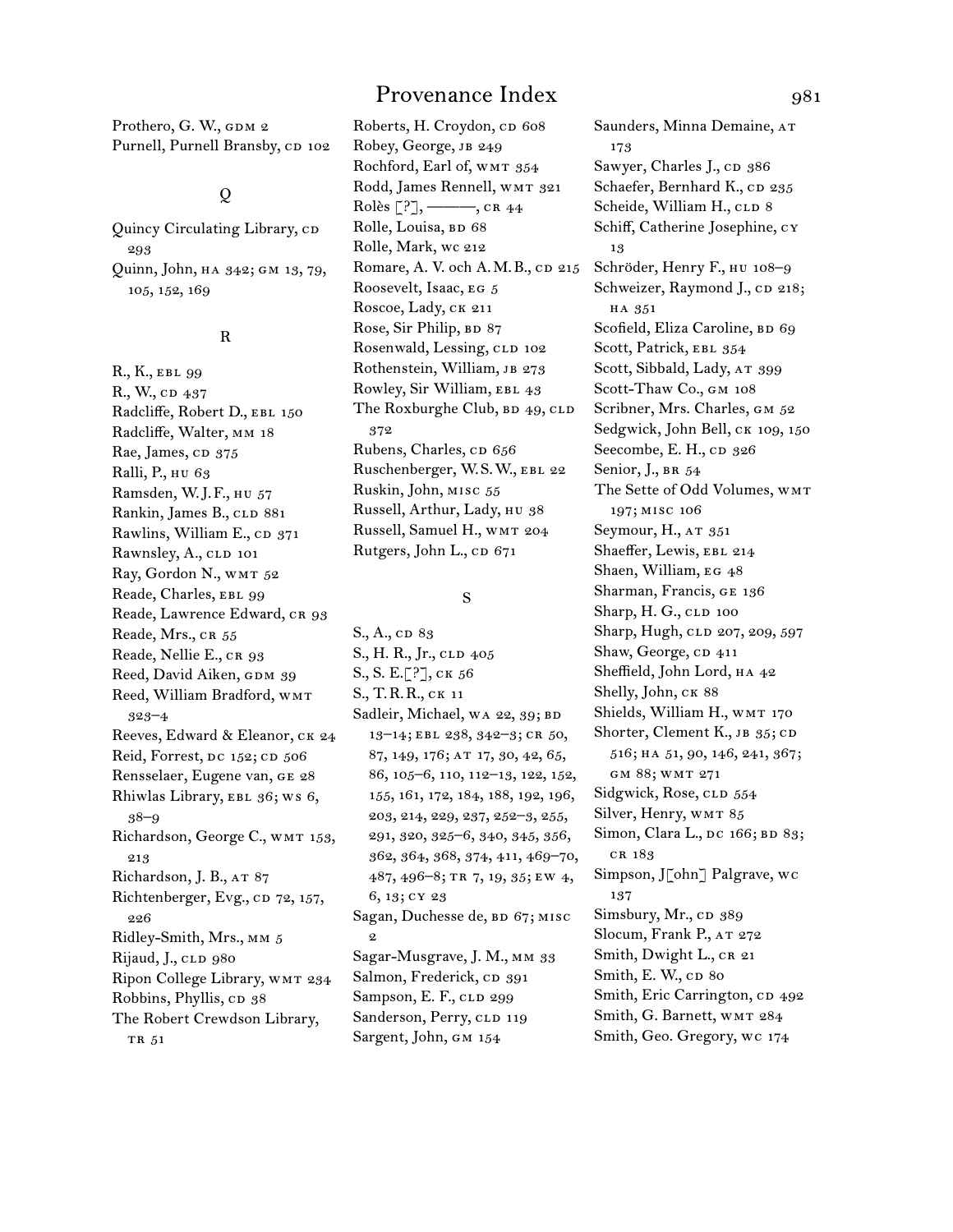Smith, Harry Bache, CD 491; CLD 405; wmt 91 Smith, Horatio Austen, EBL 121 Smith, John Owen, TR 21 Smith, Julia, CD 511 Smith, Mrs. George, DC 168 Smith, Mrs. Herbert, CR 160 Smith, Mrs. Reginald, BR 85 Smith, P. W., cp 388–9 Smith, S. H. Nowell, AT 41 Smith, W. H., & Son Library, ha 297; gm 136 Smith, W. H., & Son's Subscription Library,  $AT$  341;  $CY$  51 Smithson, Mrs., cp 291, 344 Snark Society, CLD 331 Sowerby, Millicent, CLD 32 Somerhill Library, AT 456 Sortis, Cyrus de, cD 214 Spence, Elizabeth Isabella, EBL 90 Spence, Robert, wc 214 Spencer, Creighton, ha 199 Spencer, Mr., EBL 142 Spicer, W. R., misc 9 Spiegelberg, Frederick, CD 491, 639, 643; wmt 97, 247 Spielmann, M. H., CR 188 Spoor, John A., CD 411; WMT 64, 98, 236, 259, 286, 296, 328, 347 Squiers, Herbert G., CD 348 St. John Rumsey, H., HA 247 Staff College Library, GM 21 Standen, Helen Melville, CLD 19 Standen, Katherine Beatrice, CLD 96 Stanhope, Col. Leicester, wa 43 Stanley, Edward John, CD 353 Stanley, Helen, EBL 81 Starr, G. A., WMT 23 Stebbing, William, CK 11 Steele, J., wa 22 Steen, William, EBL 12, 72, 201 Stephenson, Jane, misc 183 Stern, Bertha, JB 212

Stevens, Richard Fowler, CD 416 Stevenson, Burton E., BD 17 Stevenson, Robert Louis, RLS 45 Stewart, C. E., cp 457 Stewart, J. A., CLD 545 Stilling, H., WMT 214 Stinnecke, Henry A., CK 10; WMT 23, 196 Stockbridge Library. Historical Room, DC 58 Stoker, Bram, RLS 1 Stokes, Henry Sewell, CD 100 Stone, Ellen, AT 158 Storey, Gladys, wa 72 Storrs, J. B., EBL 61 Stourton, ———, eg 19 Stowe Library, EBL 178 Strack, Louis, EBL 301 Stratton, Charles Edwin, wmt 141 Strong, Isobel, RLS 45 Strong, W., WMT 300 Strutt, Elizabeth, TR 14, 22 Sub robore virtus [bookplate], ge 78 Suffolk Circulating Library, BD 70 Suzannet, Alain de, cp 24, 72, 131, 157–8, 226, 256, 273, 286, 347, 368, 397, 408–9, 535, 620; wmt 221 Swinburne, John, misc 160 Symes, E. Spence, CD 327 Symons, A.J.A., ha 32–3 Synge, W. W. Follett, AT 47

### T

Tarrant, William Barnes, misc 89 Taylor,  $\longrightarrow$ , CD 387 Taylor, E. E., jb 162 Taylor, J. E., AT 96 Taylor, Meadows, misc 164 Taylor, Sophia Christian, CLD 327 Teddesley, Will Littleton, CLD 896

Templehurst, F. Lushington, misc 163 Terry, Horace, ha 297 Thomas,  $D$ ,  $CLD$  414 Thompson, A., WMT 291 Thompson, H. L., CLD 401, 409 Thomson, E. Gertrude, CLD 225; hu 40 Thorn, Leonard Mortimer, CD 504; ebl 5; wmt 28, 157 Thornton, George M., WMT 156 Thorp, Henry, CK 93 Tilley, Edith, AT 56 Tilley, F. W., misc 120 Tinker, Chauncey Brewster, CD 312; at 397 Townsend, H. C., HA 329; AT 275 Townsend, Richard Eaton, CD 684 Trollope, Anthony, GE 46, 108; CR 84; wmt 288 Trollope, Arthur, AT 495 Trollope, Emily, AT 472 Trollope, Harry, AT 479 Trollope, Henry M., AT 102, 469 Trollope, Mrs., AT 495 Trollope, Muriel Rose, AT 496 Trollope, Rose, at 64, 95, 243, 284, 491, 497–8 Trollope, Thomas Anthony, at 482 The Trollope Society, AT 14, 466 Troup, Jeannie M., ge 31 Trueman, Charles, EG 31; EBL 119 Turner, E. L., ha 308 Turner, Edward Francis, CD 506 Turner, Helen W., ou 8, 21, 27, 35 Turner, William H., ou 7, 15, 30, 40, 44 Twain, Mark, pseud. *See* Clemens, Samuel Langhorne Twentyman, Alfred Charles, wmt 267 Twinn, Ian David and Frances Elizabeth, wc 39